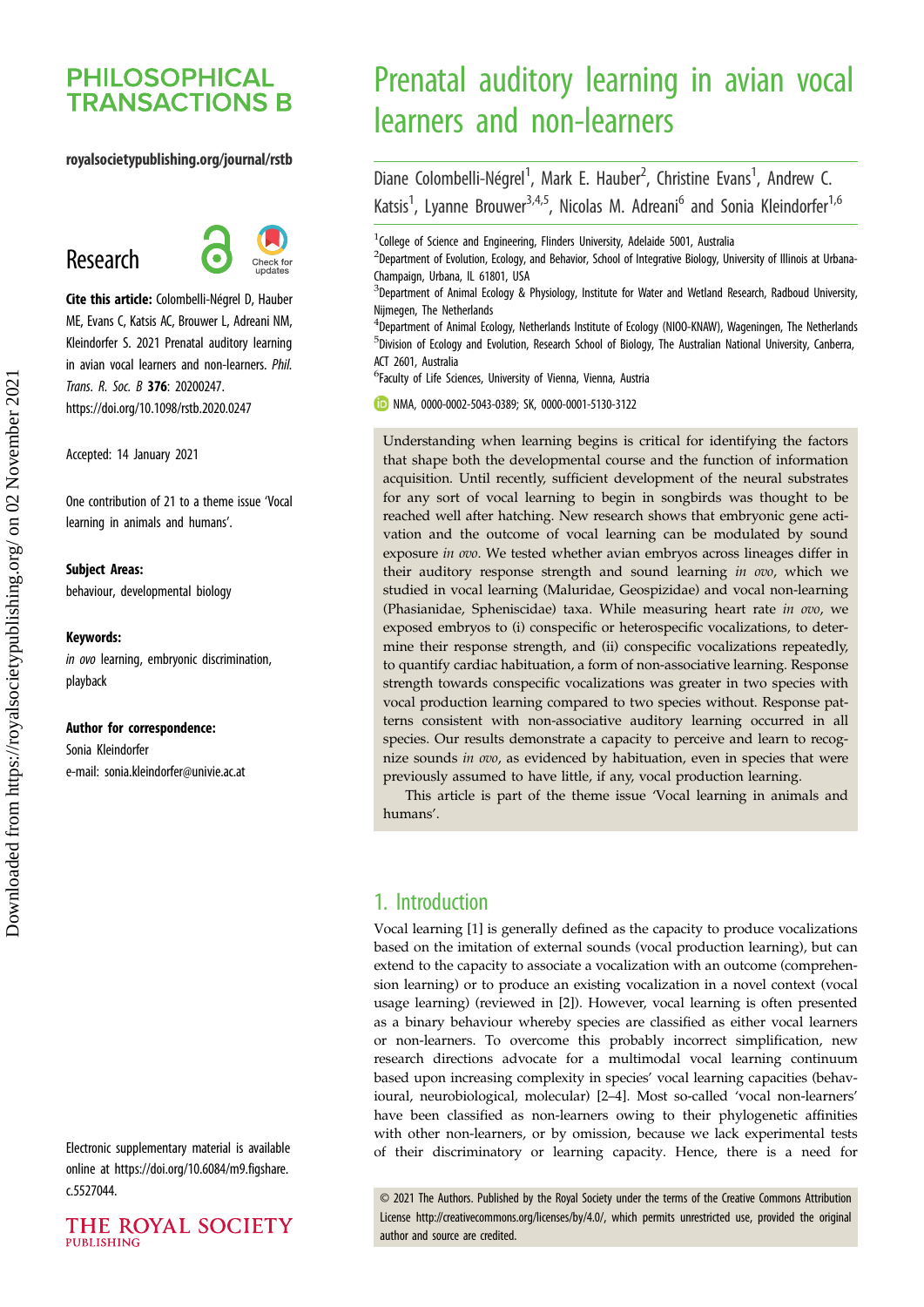

Figure 1. (a) Simplified phylogenetic tree of the five avian species used in this study and (b) spectrograms of the conspecific and heterospecific vocalizations used in this study. In (a), we present under each species name the time since divergence from the ancestral sister species in millions of years (Myr), as well as the relevant reference(s) in brackets. (Online version in colour.)

cross-species comparisons to fill these major gaps in knowledge before conclusions about vocal learning are made.

Species-specific vocalizations vary significantly across species; recognizing and producing the right vocalization can be critical to interact with conspecifics [\[5\]](#page-4-0). Such vocalizations elicit a stronger neural and behavioural response than non-specific sounds ([\[5\]](#page-4-0), reviewed in [\[6\]](#page-4-0)), even in acoustically naïve birds, and in the absence of prior conspecific stimulation [\[7,8](#page-4-0)]. Based on such findings, responses to species-specific vocalizations have often been assumed to be the result of 'innate' auditory predispositions that are at least partly genetically determined [\[7,9](#page-4-0)], despite evidence that vocal templates can be acquired well before hatching (e.g. [\[10](#page-4-0)–[12](#page-4-0)]).

Here, we measured response strength and non-associative learning (habituation) of vocalizations in avian embryos with different characteristics (e.g. vocal learners versus non-learners; altricial and semi-altricial versus precocial; ancient versus recent lineages). We selected these two rudimentary cognitive dimensions because they are considered fundamental components of vocal learning, and yet there is no comparative information on their general occurrence (or absence) across avian taxa, nor extensive experimental tests of these capacities in ovo. The response was measured as a change in heart rate (HR). In birds and humans, a drop in embryonic HR has been shown to reflect physiological mechanisms for orientation and attention [\[10,](#page-4-0)[13\]](#page-5-0). The study systems included five species from four avian families: Maluridae and Geospizidae (typically classified as vocal learners) and Phasianidae and Spheniscidae (typically classified as vocal non-learners) (figure 1). We first exposed embryos of four avian species to conspecific or heterospecific vocalizations and measured their auditory response strengths across 60 s. We then exposed embryos of five avian species to 180 s of conspecific vocalizations to measure their potential cardiac habituation response (defined as a decrease in response strength to repeated stimulation of the same stimulus type [[18](#page-5-0)–[20\]](#page-5-0)). We predicted that the precocial embryos (Phasianidae; classified here also as a vocal non-learner) would exhibit larger physiological effects in both experiments because they are physiologically and morphologically more developed at the same comparative age in ovo than the semialtricial (Spheniscidae; classified here also as vocal non-learners) and altricial embryos (oscine Maluridae and Geospizidae; both classified here also as vocal learners).

## 2. Methods

#### (a) Study species

Between 2012 and 2019, we measured HR in embryos across five species: (i) the superb fairy-wren (Malurus cyaneus; 2012–2014, 2019); (ii) the red-winged fairy-wren (Malurus elegans; 2016)both insectivorous passerines from southern Australia [\[21\]](#page-5-0); (iii) Darwin's small ground finch (Geospiza fuliginosa; 2016) one of 17 Darwin's finch species on the Galápagos Islands [\[22\]](#page-5-0); (iv) the little penguin (Eudyptula minor; 2014, 2015, 2016)—a seabird endemic to southern Australia and New Zealand [\[23\]](#page-5-0); and (v) the Japanese quail (Coturnix japonica domestica; 2014)—a domesticated species derived from the Eurasian quail (Coturnix coturnix) [\[24\]](#page-5-0). Electronic supplementary material, table S1 presents the characteristics of each species and figure 1 their phylogenetic representation. We conducted all our experiments in the field on wild eggs, except for those using Japanese quail (see the electronic supplementary material), and measured HR using a digital egg monitor (Buddy™, Vetronic Services, UK) following published methods [\[10,](#page-4-0)[25,26\]](#page-5-0).

#### (b) Experiment 1. Response strength

We exposed embryos to 60 s of pre-playback silence (baseline) followed by 60 s of playback and 60 s of silence (post-playback). The 60 s of playback included either (i) one conspecific or (ii) one heterospecific call or song from the same individual every 10 s. All embryos were tested once with one randomly chosen stimulus type (either conspecific or heterospecific). None of the conspecific vocalizations were from individuals known or related to the embryos. Electronic supplementary material, table S2 presents the list of vocalizations used for each species (see also figure 1). We tested 109 embryos across four species: superb fairy-wren  $(n = 33)$ , small ground finch  $(n = 18)$ , little penguin  $(n = 25)$  and Japanese quail  $(n = 33)$ .

## (c) Experiment 2. Non-associative sound learning (habituation)

To measure their habituation response, we presented each embryo with 60 s of pre-playback silence (baseline), followed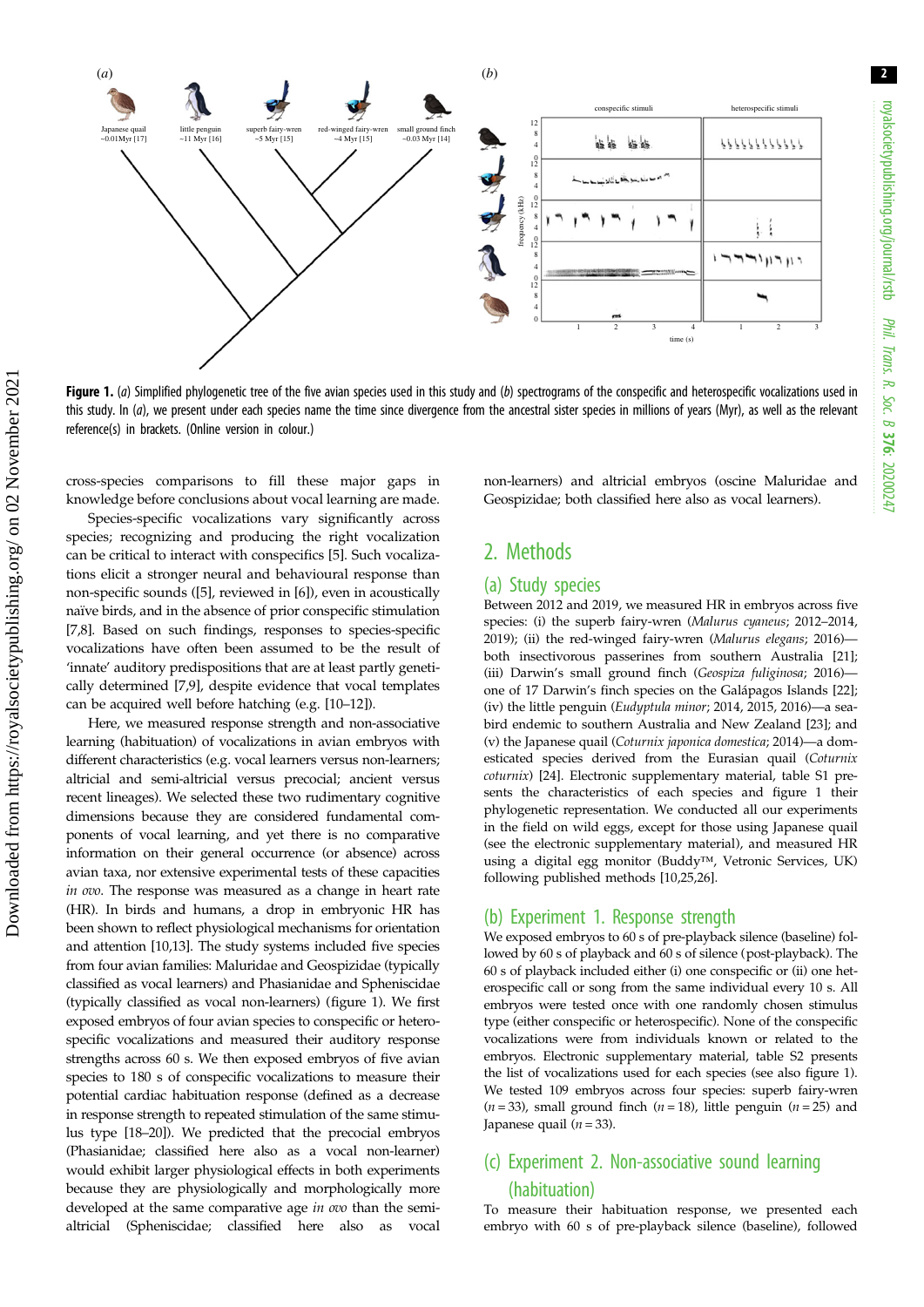

Figure 2. Experiment 1: response strength ( $n = 109$ ). (a) HR (beats min $^{-1}$ ) of the four species tested in our study during the pre-playback (-1), playback (0) and post-playback (1) phases in response to two stimuli: conspecific and heterospecific. Grey shapes represent the raw data (every egg has six repeated measures within each phase) and lines the mean change in HR for each egg. Coloured shapes represent the model estimates and the black bars the 95% credible intervals (CrI). (b) Response strength (*posteriori* distribution of playback HR minus pre-playback HR; beats min<sup>-1</sup>) of vocal learners (squares) and non-learners (circles) from the pre-playback to the playback phase in response to two stimuli: conspecific (red) and heterospecific (black). Circles represent the mean estimated difference between the pre-playback and playback derived from the posterior distribution of the model estimates and horizontal bars the 95% CrI. Asterisks/letters indicate statistical difference (i.e.  $p(dif) > 95\%)$ , with 'a' different from 'b' and 'b' different from 'c'. (Online version in colour.)

by three sets (referred to as H1, H2, H3) of 60 s of playback followed by 60 s of silence (electronic supplementary material, figure S1). Each 60 s of playback included different conspecific call or songs from the same individual (total 18 different conspecific calls or songs) repeated every 10 s (individuals differed between embryos). Habituation is defined as a decline in the frequency or magnitude of response with repeated stimulation or presentations (criterion 1), often followed by a lack of further shift or apparent response after a certain number of repetitions (criterion 2) [[18](#page-5-0)–[20](#page-5-0)]. As in most other studies (e.g. [[10](#page-4-0)[,27](#page-5-0)–[29\]](#page-5-0), we considered an individual to have habituated if criterion 1 was fulfilled (H3 < H1; criterion 1), but also checked if it maintained comparable HR with the preceding set  $(H2 = H3)$ ; criterion 2). The response during H1 was calculated as HR during H1 minus HR during baseline; the response during H2 was calculated as HR during H2 minus H1; the response during H3 was calculated as HR during H3 minus H2. We tested 138 embryos across five species: superb fairy-wren  $(n =$ 56), red-winged fairy-wren ( $n = 32$ ), small ground finch ( $n = 15$ ), little penguin ( $n = 19$ ) and Japanese quail ( $n = 16$ ). In the electronic supplementary material, we present the findings of the dishabituation response to support the claim that we measured a habituation response (electronic supplementary material table S3 and figure S2).

#### (d) Statistical analyses

Downloaded from https://royalsocietypublishing.org/ on 02 November 2021

Downloaded from https://royalsocietypublishing.org/ on 02 November 2021

The statistical analyses were performed using the packages 'lme4' [\[30\]](#page-5-0) and 'arm' [[31](#page-5-0)] in R-3.3.3 [\[32\]](#page-5-0) in a pseudo-Bayesian framework with non-informative priors. We used linear mixedeffect models with a Gaussian error distribution for all analyses and performed visual inspections of the residuals to assess the models' fit. The posterior distributions of the model parameters were obtained using the function 'sim'. We carried out 10 000 simulations to extract the mean estimates and 95% credible intervals [\[33\]](#page-5-0). Statistical support was inferred from the posterior distribution of each parameter [\[34\]](#page-5-0). We considered an effect to be statistically meaningful when the posterior probability of the mean difference between compared estimates (termed ' $p(di)$ ') was higher than 95% [[34](#page-5-0)]. See details of the models in the electronic supplementary material.

## 3. Results

#### (a) Experiment 1. Response strength

There was no statistical difference in baseline HR (pre-playback) between the two playback groups (conspecific versus heterospecific) in any of the four species tested  $(p(dif) <$ 49.31% for every species; electronic supplementary material, table S4; figure 2a). Both vocal learner and non-learner species responded to conspecific vocalizations  $(p(dif)_{Vocal}$  $l_{\text{learners}} = 99.99\%$ ;  $p(dif)_{\text{Vocal non-learners}} = 99.96\%$ ; electronic supplementary material, table S5; figure 2b) and the response strength was considerably larger in the vocal learners compared to non-learners  $(p(dif) = 97.59\%;$  electronic supplementary material, table S5; figure 2b). Only vocal learners responded towards heterospecific stimuli  $(p(di)_{Vocal}$  $_{\rm{learners}}$  = 99.99%;  $p(dif)_{\rm{Vocal\ non-learners}}$  = 73.65%; electronic supplementary material, table S5; figure 2b), and this effect was smaller when compared to their responses towards conspecific stimuli  $(p(di) = 96.35\%;$  electronic supplementary material, table S5; figure 2b).

## (b) Experiment 2. Non-associative sound learning (habituation)

Embryos significantly lowered their HR in response to the first set of vocalizations from a conspecific (H1 < baseline) in all five of the species tested  $(p(di) > 99.9\%$  for every species; electronic supplementary material, table S6; [figure 3\)](#page-3-0). Embryos from all species showed a decrease in delta HR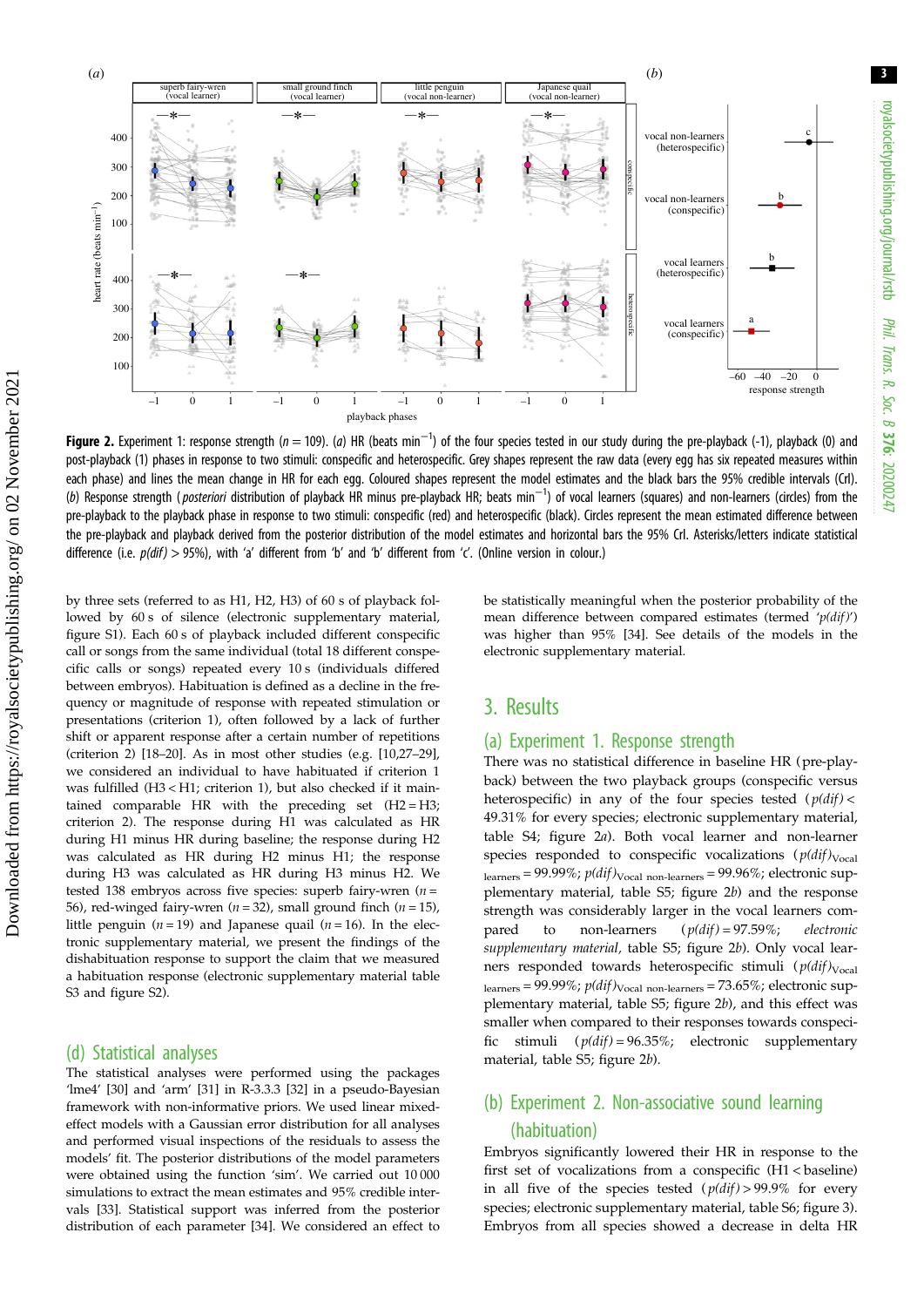<span id="page-3-0"></span>

Figure 3. Experiment 2: non-associative sound learning (habituation) ( $n = 138$ ). Delta HR (average change in HR during each phase relative to HR in the preceding playback phase; beats min<sup>-1</sup>) of the five species tested in our study exposed to three sets (H1, H2 and H3) of six different vocalizations of the same conspecific. Grey dots represent the raw data (each egg has multiple measures within each set of stimuli). Coloured circles represent the model estimates and the black bars the 95% credible intervals. Asterisks indicate statistical difference (i.e.  $p(dtf) > 95%$ ). (Online version in colour.)

between H1 and H3 (i.e. lower H3 values calculated as H3 minus H2 compared with stronger H1 values calculated as H1 minus baseline, indicating a habituation response (criterion 1); electronic supplementary material, table S6; figure 3). Strong support for this pattern was found in all five species (superb fairy-wren:  $p(di) > 99.99\%$ ; red-winged fairy-wren:  $p(di) = 99.99\%$ ; small ground finch:  $p(di) >$ 99.99%; little penguin:  $p(di) > 99.99\%$ ; Japanese quail:  $p(di) > 99.99\%$ ; electronic supplementary material, table S6; figure 3). Superb fairy-wrens, red-winged fairy-wrens, small ground finches and little penguins maintained comparable delta HR between H2 and H3 (superb fairy-wren:  $p(di) =$ 74.30%; red-winged fairy-wren:  $p(di) = 86.13\%$ ; small ground finch:  $p(di) = 86.63\%$ ; little penguin:  $p(di) = 78.25\%$ ) electronic supplementary material, table S6; figure 3) whereas Japanese quail continued to respond to the stimuli and had not yet fully habituated (criterion 2). Our dishabituation tests described in the electronic supplementary material also show an overall dishabituation response when the embryos were exposed to novel stimuli (electronic supplementary material, table S3 and figure S2).

### 4. Discussion

Vocal production learning is only believed to occur in approximately eight lineages of birds and mammals, including humans (reviewed in [\[2\]](#page-4-0)). To understand the complexity of vocal learning, it is, therefore, important to determine 'which species are capable of which forms of vocal learning' [\[1,](#page-4-0) p. 1]. With a better understanding of the ontogeny of response strength to sound, we can test predictions about the potential for early-life experience to influence neural pathways associated with vocal learning. Here, we showed that embryos of a diverse group of avian species with different characteristics responded more strongly to conspecific vocalizations than to heterospecific vocalizations, and that overall response strength towards conspecific vocalizations was greater in vocal learners than non-learners. By contrast, and contrary to our prediction, we found a similar pattern of habituation response in all species when embryos were exposed to repeated stimuli. The findings of this study suggest that the capacity to perceive and habituate to sound in ovo in developing birds may be more widespread taxonomically than previously considered and also support the idea that vocal perception learning is not a binary behaviour.

Precocial embryos (Japanese quail; classified as a vocal non-learner) hatch at a much later relative stage of development compared to semi-altricial (little penguin; classified as a vocal non-learner) or altricial (oscine Maluridae and Geospizidae; classified as vocal learners) offspring. Despite this, we found a significant difference in response strengths between vocal learners and non-learners, which aligns with the idea that limited ('the ability to fine-tune acoustic features of species-specific vocalizations') or complex ('the need to hear a sound to form a learned auditory template before the animal can develop a vocalization that matches the template') vocal learning may involve different neural recognition templates [\[1](#page-4-0), p. 1]. Many studies claim to show genetic predispositions for species-typical vocalizations that are modified by experience [[7](#page-4-0),[9](#page-4-0)]. Here, the altricial vocal learners appeared to have more fine-tuned response strengths at a much earlier stage of development compared with the precocial and semi-altricial vocal non-learners. This may be owing to our selection of heterospecific stimuli (all songbird species), which may not be ecologically relevant to the non-learner species. Our results may also reflect physiological differences linked to developmental modes (precocial versus semi-altricial and altricial), and further testing using altricial vocal non-learner species would help to clarify the effects of various component variables. However, the pattern that little penguin embryos (semialtricial; vocal non-learner) performed similarly to the Japanese quail embryos (precocial; vocal non-learner) tends to suggest that the differences may be owing to differences in vocal production learning. It may also be that altricial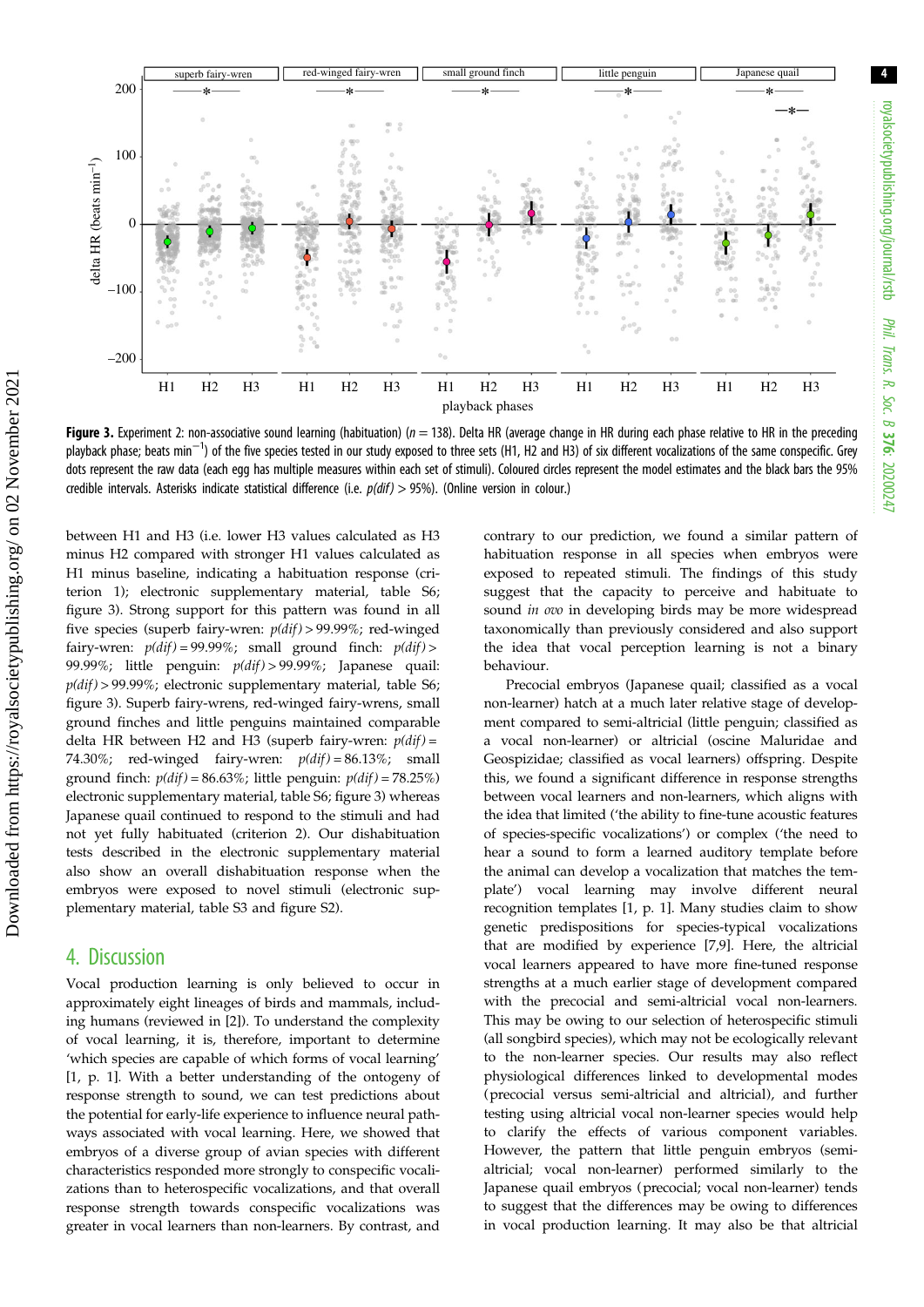<span id="page-4-0"></span>vocal learning species have different timing to acquire conspecific recognition templates compared with precocial and semi-altricial vocal non-learning species, in which vocal production learning is expected to be limited. Additional studies comparing species are clearly needed to differentiate between these possibilities.

Our finding of shared response patterns to habituation stimuli leads us to conclude that, in general, avian embryos have the capacity to perceive sound and learn a response to sound *in ovo*. This implies that prenatal auditory experience may guide an individual's attention to cues experienced pre-hatch (and early post-hatch) and may result in different patterns of attention towards familiar and unfamiliar stimuli (see also [[35\]](#page-5-0)). The role of carry-over effects from previous habituation stimuli still needs to be tested, as well as the role of enhanced response strength to either familiar or unfamiliar stimuli following prior habituation response. At the mechanistic level, prenatal sound experience may result in earlier onset of gene expression and neural pathway establishment than previously imagined [11]. During subsequent ontogenetic stages, the diversity of prenatal sound experience may influence an individual's proximity to or preference for other individuals with a narrow or broad vocal repertoire, including their selection of vocal tutors [[25,36](#page-5-0)], neighbours or neighbourhoods.

In conclusion, this study offers new avenues to look at early-life effects on the ontogeny of auditory learning. We showed an early onset of auditory recognition learning (i.e. vocal perception learning) in all families of avian embryos tested and found initial evidence for lineage differences in response strength to different categories of sound experienced in ovo. Future research could address changes in neural organization and gene expression pathways in embryos reared in sound-poor or -rich environments, identify how prenatal sound experience shapes phenotypic variation in vocalization characteristics, measure the effect of prehatch acoustical environment on individual attention to particular cues/signals/environments post-hatch, and quantify the strength of selection on adults to guide the prenatal sound experience of their offspring.

Ethics. The present study complied with institutional, national and international ethical guidelines. The study on wild superb fairywrens was approved by the Animal Welfare Committee of Flinders University (E325-404) and adhered to a Department of Environment, Wildlife and Natural Resources (DEWNR) scientific permit to conduct the research (Z24699). The study on wild small ground finches was approved by the Flinders University Ethics Committee (E393) and supported by a scientific permit to conduct the research (MAE-DNB-CM-2016-0043). The study on wild little penguins was approved by the Flinders University Ethics Committee (E388) and supported by a scientific permit to conduct the research (Y26040). The study on Japanese quail was approved by Flinders University Animal Welfare Committee (E325). The Western Australian Department of Biodiversity Conservation and Attractions (DBCA) and the ANU Animal Experimentation Committee licensed the field research on red-winged fairy-wrens.

Data accessibility. All data are available from the Dryad Digital Repository:<https://doi.org/10.5061/dryad.v9s4mw6tt> [\[37](#page-5-0)].

Authors' contributions. S.K. and D.C.N. designed the study; D.C.N., S.K., C.E., A.C.K. and L.B. collected the data; M.E.H., D.C.N. and S.K. designed the habituation test; N.A., D.C.N. and S.K. analysed the data; D.C.N. led the writing of the manuscript; all authors worked on the manuscript and gave final approval for publication.

Competing interests. We declare we have no competing interests.

Funding. We thank the Hermon Slade Foundation, the Australian Research Council DP190102894, the Australian Geographical Society, the National Geographic Society, the Australian Acoustical Society, the USA National Science Foundation (grant no. IOS no. 1953226), the Adelaide and Mt Lofty Natural Resources Management Board and the Nature Foundation and Birds SA for financial support. L.B. was funded by an Australian Research Council DECRA fellowship (grant no. DE130100174). MH is supported by the program Wissenschaftskolleg zu Berlin, Germany.

Acknowledgements. We thank Cleland Wildlife Park for access to the park, and Chris and Judy Johnson for transport and access to Troubridge Island. We also thank Adrian and Julia Wayne and other staff of the DBCA Science division in Manjimup, and Karen and Michael Keely for logistical support and hospitality. We extend special thanks to all the field assistants and volunteers who assisted with fieldwork, in particular Serena Mathew, Chantel Vause, Jefferson Garcia Loor, Petra Hanke, Rachael Dudaniec, Wesley Loo, Rebecca Schaefer, Lauren Common, Jarrod Hodgson, Marina Louter, Kyle Sutherland and Chelsey Hunts. Many thanks to Lauren Common for her illustrations of the five species. We thank Leo Joseph for advice about the study species' time since divergence. This publication is contribution number 2367 of the Charles Darwin Foundation for the Galapagos Islands.

## **References**

- Tyack PL. 2020 A taxonomy for vocal learning. Phil. Trans. R. Soc. B 375, 20180406. [\(doi:10.1098/rstb.](http://dx.doi.org/10.1098/rstb.2018.0406) [2018.0406\)](http://dx.doi.org/10.1098/rstb.2018.0406)
- 2. Wirthlin M et al. 2019 A modular approach to vocal learning: disentangling the diversity of a complex behavioral trait. Neuron 104, 87–99. [\(doi:10.1016/j.](http://dx.doi.org/10.1016/j.neuron.2019.09.036) [neuron.2019.09.036\)](http://dx.doi.org/10.1016/j.neuron.2019.09.036)
- 3. Petkov CI, Jarvis E. 2012 Birds, primates, and spoken language origins: behavioral phenotypes and neurobiological substrates. Front. Evol. Neurosci. 4, 12. ([doi:10.3389/fnevo.2012.00012](http://dx.doi.org/10.3389/fnevo.2012.00012))
- 4. Lattenkamp EZ, Vernes SC. 2018 Vocal learning: a language-relevant trait in need of a broad crossspecies approach. Curr. Opin. Behav. Sci. 21, 209–215. ([doi:10.1016/j.cobeha.2018.04.007\)](http://dx.doi.org/10.1016/j.cobeha.2018.04.007)
- 5. Louder MI, Lawson S, Lynch KS, Balakrishnan CN, Hauber ME. 2019 Neural mechanisms of auditory

species recognition in birds. Biol. Rev. 94, 1619–1635. [\(doi:10.1111/brv.12518](http://dx.doi.org/10.1111/brv.12518))

- 6. Rivera M, Louder MI, Kleindorfer S, Liu W.-C, Hauber ME. 2018 Avian prenatal auditory stimulation: progress and perspectives. Behav. Ecol. Sociobiol. 72, 112. ([doi:10.1007/s00265-018-2528-0](http://dx.doi.org/10.1007/s00265-018-2528-0))
- 7. Wheatcroft D, Qvarnström A. 2017 Genetic divergence of early song discrimination between two young songbird species. Nat. Ecol. Evol. 1, 0192.
- 8. Hauber ME, Woolley SM, Cassey P, Theunissen FE. 2013 Experience dependence of neural responses to different classes of male songs in the primary auditory forebrain of female songbirds. Behav. Brain Res. 243, 184–190. [\(doi:10.1016/j.bbr.2013.01.007\)](http://dx.doi.org/10.1016/j.bbr.2013.01.007)
- 9. Wheatcroft D, Qvarnström A. 2015 A blueprint for vocal learning: auditory predispositions from brains

to genomes. Biol. Lett. 11, 20150155. [\(doi:10.1098/](http://dx.doi.org/10.1098/rsbl.2015.0155) [rsbl.2015.0155](http://dx.doi.org/10.1098/rsbl.2015.0155))

- 10. Colombelli-Négrel D, Hauber ME, Kleindorfer S. 2014 Prenatal learning in an Australian songbird: habituation and individual discrimination in superb fairy-wren embryos. Proc. R. Soc. B 281, 20141154. ([doi:10.1098/rstb.2014.1154](http://dx.doi.org/10.1098/rstb.2014.1154))
- 11. Rivera M, Cealie M, Hauber ME, Kleindorfer S, Liu W-C. 2019 Neural activation in response to conspecific songs in zebra finch (Taeniopygia guttata) embryos and nestlings. Neuroreport 30, 217–221. [\(doi:10.1097/WNR.0000000000001187](http://dx.doi.org/10.1097/WNR.0000000000001187))
- 12. Gottlieb G. 1987 Development of species identification in ducklings. XIII: a comparison of malleable and critical periods of perceptual development. Dev. Psychobiol. 20, 393–404. ([doi:10.1002/dev.420200404](http://dx.doi.org/10.1002/dev.420200404))